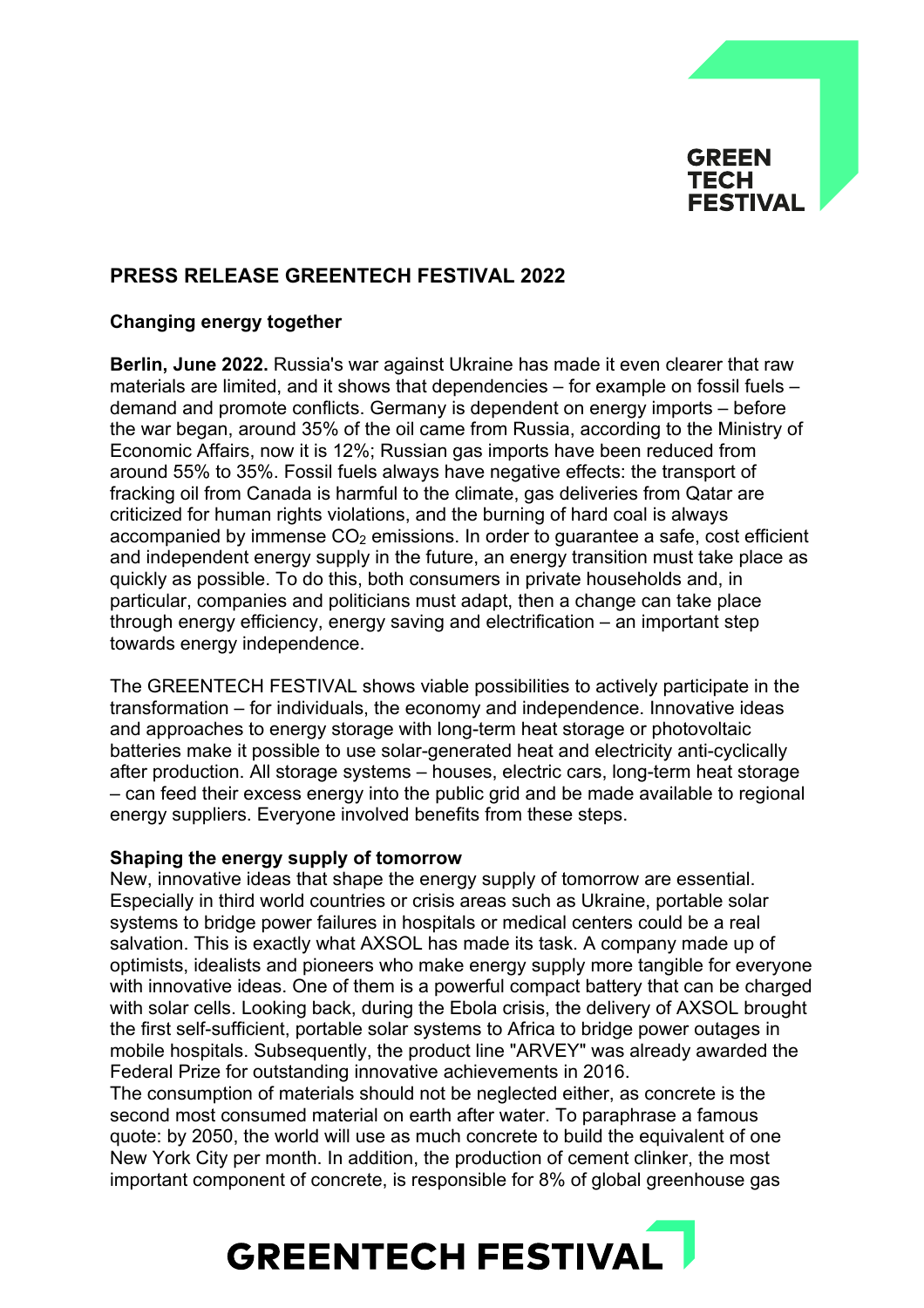# GREEN **TECH FESTIVAL**

emissions. Without a change in production techniques, this number is expected to double by 2060. Therefore, the company ecoLocked is dedicated to the development of a scalable de-carbonization concept for concrete, which is based on carbon capture. Not only should the  $CO<sub>2</sub>$  emissions in concrete products be reduced, but carbon-negative concrete mixtures should be offered in the near future. This is an important contribution to achieving carbon neutrality.

Compared to the high consumption of concrete, the scarce resources on earth can be figuratively reflected by looking at clean water. After all, clean water is not accessible to everyone these days. The Berlin-based company Boreal Light GmbH has accepted this challenge and has specialized in renewable energy solutions for water treatment plants. The company designs and manufactures affordable solar water desalination systems for off-grid communities around the world. Completely solar powered and easy to maintain, Boreal Light's products make a valuable contribution in today's world. With these measures and the necessary motivation, participation and transfer of knowhow, climate change is advanced positively. The GREENTECH FESTIVAL is an opportunity to be used to promote and support this exchange in the interest of the climate, sustainable development and the environment – all of this will also be part of the GTF 2022.

### **From Berlin to the whole world**

The event, held from June 22nd to 24th in the Urban Tech Republic at the former Berlin Airport TXL, is the starting signal for a consistent internationalization of the approaches and ideas of the GREENTECH FESTIVAL. The other stops on the GTF World Tour 2022 are New York (September 15 and 16), London (October 13 and 14) and Singapore (November 17 and 18).

### *About*

*The GREENTECH FESTIVAL (GTF) of the founders Sven Krüger, Nico Rosberg and Marco Voigt is the largest sustainability festival in Europe with the GTF EXHIBITION, GTF CONFERENCE and GREEN AWARDS: It encompasses more than 200 exhibitors in the exhibition, a large number of panels and keynotes on the Conference and as a highlight the awards, which honor the most progressive projects worldwide in an exclusive evening event.* 

*Now is the time: We have to radically reinterpret our way of living and doing business. Now! This is the only way we can enable a future for people and the environment on this planet. Together for transformative change: During the GREENTECH FESTIVAL in Berlin, everyone who wants to change something comes together. From June 22nd to 24th, 2022, the GTF will be the scene for innovations, inspiration and ideas and creates a place where green technologies are presented, discussed and awarded – all this to show what it means to act more resource-efficiently, to strive for a better future and to live up to our ethical commitments.*